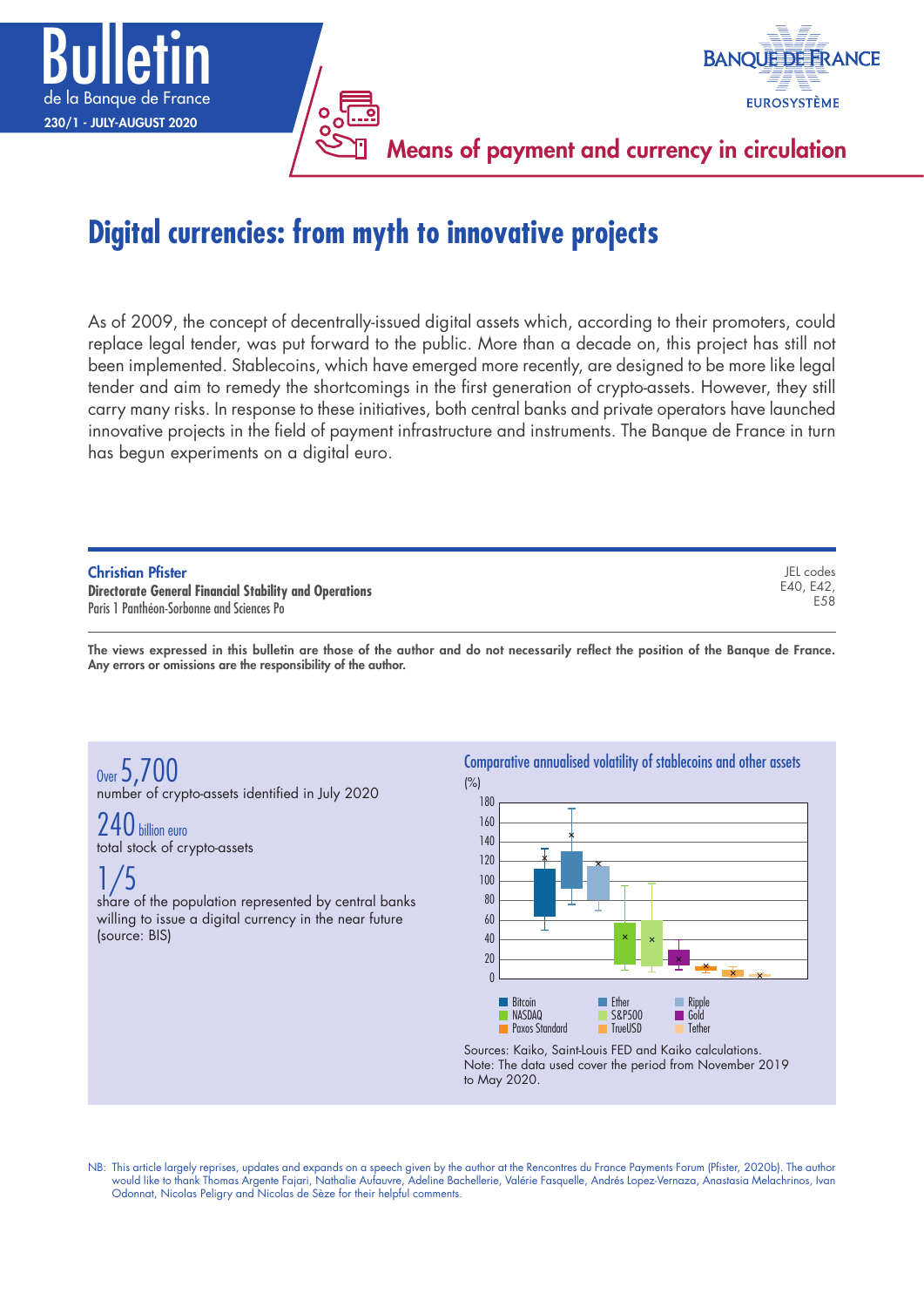



# **1 The first crypto‑assets, in search of a myth**

#### Bitcoin: a pseudo-currency

By mid-July 2020, there were more than 5,700 crypto-assets in existence, with a total capitalisation of around EUR 240 billion (source: CoinMarketCap). However, Bitcoin, which was launched at the start of 2009, still accounted for close to 63% of this total, compared with some 10% for Ethereum, slightly over 3% for Ripple, around 4% for Tether and just under 2% for Bitcoin Cash. For this reason, and because from the outset it aimed to play a monetary role (Nakamoto, 2008), this analysis focuses on Bitcoin.

The three main characteristics of Bitcoin, which are also shared by many of the other crypto-assets, are as follows (the main differences are also indicated):

- It combines a public key with a private key, which defines the asset in the absence of an issuer and guarantees user anonymity. This lack of an issuer is what most distinguishes Bitcoin from legal tender, be it fiduciary money or bank deposits.
- It relies on distributed ledger technology (DLT), which enables the decentralised confirmation of transactions. In most systems, the transactions are validated in the form of "blocks" that are linked together in a chain, hence the name "blockchain". In the case of some crypto-assets, however, such as Ripple or assets issued via ICOs<sup>1</sup> (initial coin offerings; see below), transaction confirmation is not decentralised.
- It uses cryptography. This is systematic in crypto-assets, hence their name. It is also used increasingly for legal tender to increase transaction security.

What are Bitcoin and the other first-generation crypto-assets used for? They are essentially used for three purposes (Pfister, 2019a):

- Speculative investments.
- Carrying out payment transactions under a pseudonym, which helps to protect privacy but also facilitates the financing of illicit activities. An estimated quarter of the total number of Bitcoin transactions, and nearly half in terms of value, are thought to be linked to illegal activities (Foley et al., 2019).
- Transfers of funds abroad. The downside for users, however, is that the associated fees are difficult to evaluate ex ante due to price volatility in both legs of the transaction. The infrastructure may also become congested as it is ill-equipped to process mass payments.

Overall, Bitcoin does not fulfil, or only partially fulfils the three functions of money (Banque de France, 2018). It is not a unit of account (it is rarely if ever used to price goods and services, in particular labour and capital), nor is it a payment instrument (very few purchases of goods and services are settled in bitcoins), or a store of value (its exchange rate against other currencies, and hence its value in terms of goods and services, is too volatile).

# A promising outlook: blockchains and stablecoins

While the idea that Bitcoin or other crypto-assets might become a decentralised fiduciary currency is thus a myth, the use of the underlying technology (DLT or blockchain) to issue financial assets in the form of tokens appears more promising. To date, two possible extensions of the use of DLT have emerged (Pfister, 2019a):

1 An ICO is a project financing mechanism consisting in the issuance of tokens subscribed in exchange for crypto-assets.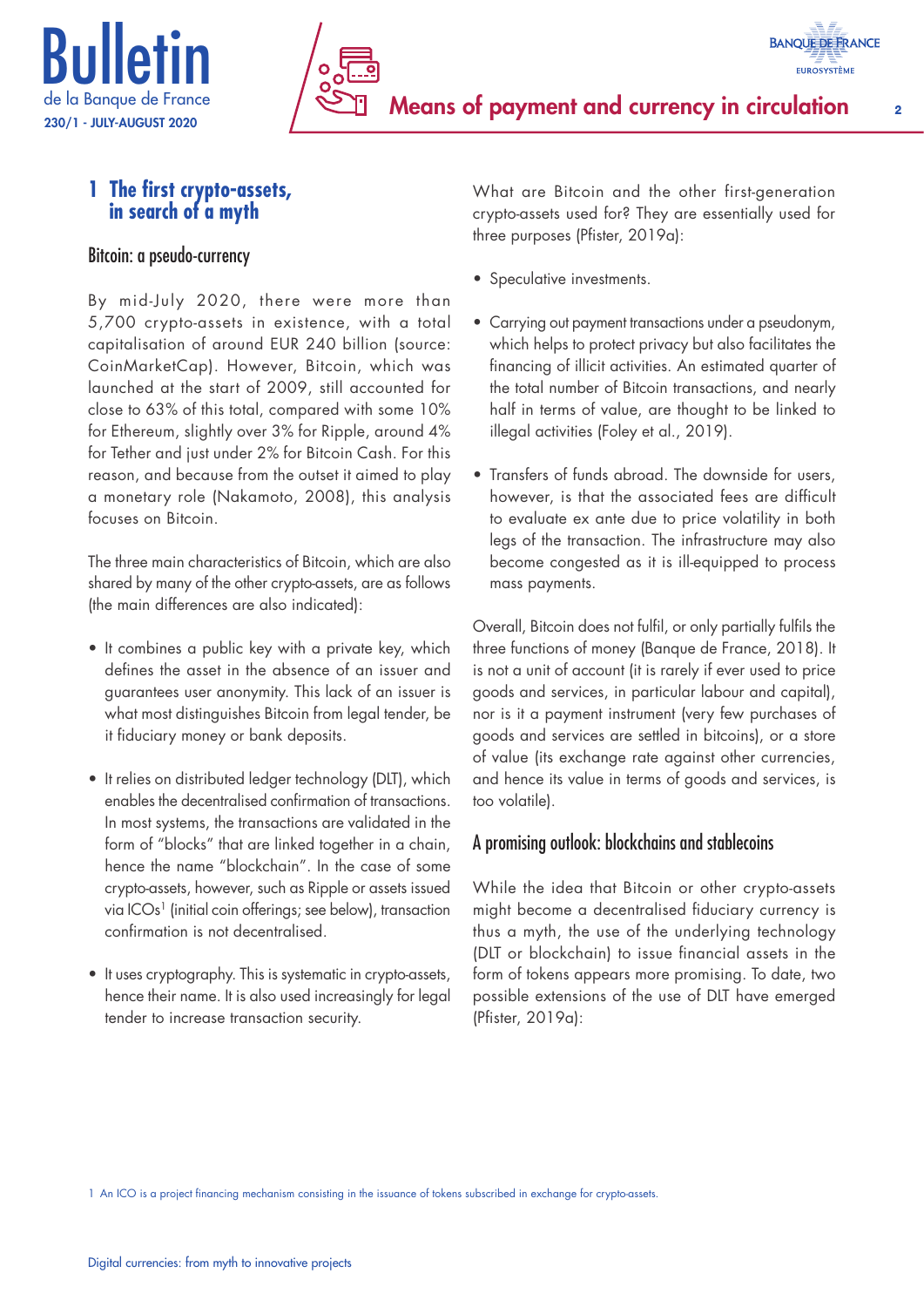

- The first is ICOs. These operations are used for project financing, and consist in the issuance of tokens on a blockchain in exchange for crypto-assets. Holders of the tokens are given access to services on the issuing blockchain (utility tokens), or may instead be remunerated, making the tokens similar to marketable securities (security tokens). The presence of an issuer is what distinguishes tokens from other first-generation crypto-assets. In 2018, more than 1,000 ICOs were carried out, raising in excess of EUR 21 billion (Fatás and Weder di Mauro, 2019). However, the number of ICOs has declined since the second quarter of 2018, following the sharp drop in the price of Bitcoin.
- The second possible use is the issuance of stablecoins.

# **2 Stablecoins, a desire to reconcile crypto‑assets with legal tender**

## Stablecoins: crypto-assets pegged to legal tender

Stablecoins first emerged in 2014 and are designed to maintain a stable price vis-à-vis a benchmark, which is most often provided by a legal currency (usually the US dollar). On a conceptual level, therefore, stablecoins differ markedly from first-generation crypto-assets.

They offer users the benefit of a stable environment while at the same time enabling them to remain in the

"crypto universe". In this sense, stablecoins seem to offer "a brave new world" (Melachrinos and Pfister, 2020). Nonetheless, fewer than 100 stablecoin projects have actually been implemented, with a total capitalisation of around EUR 10 billion (figures as at mid-July) or just 4% of the capitalisation of all crypto-assets. Moreover, four-fifths of this amount are accounted for by just one stablecoin, Tether (USDT), which was created in 2014 and is referenced on the dollar.

Stablecoins in fact have a number of disadvantages (Melachrinos and Pfister, 2020):

- First, they are not completely stable vis-à-vis their benchmark. Between November 2019 and May 2020, Tether had a median volatility of 2%, while TrueUSD and Paxos Standard, which are also pegged to the dollar, had respective volatilities of 5% and 10%, admittedly compared with over 80% for Bitcoin, Ether and Ripple (see chart). In the case of stablecoins, however, the volatility comes with no prospect of a return, as they are not remunerated and their price is supposed to remain fixed.
- The fees on stablecoins are high (entry, exit, custody and transaction fees).
- The current low level of interest rates means there are limited returns on projects backed by most major



# Comparative annualised volatility of stablecoins and other assets

(%)

Sources: Kaiko, Saint-Louis FED and Kaiko calculations. Note: The data used cover the period from November 2019 to May 2020.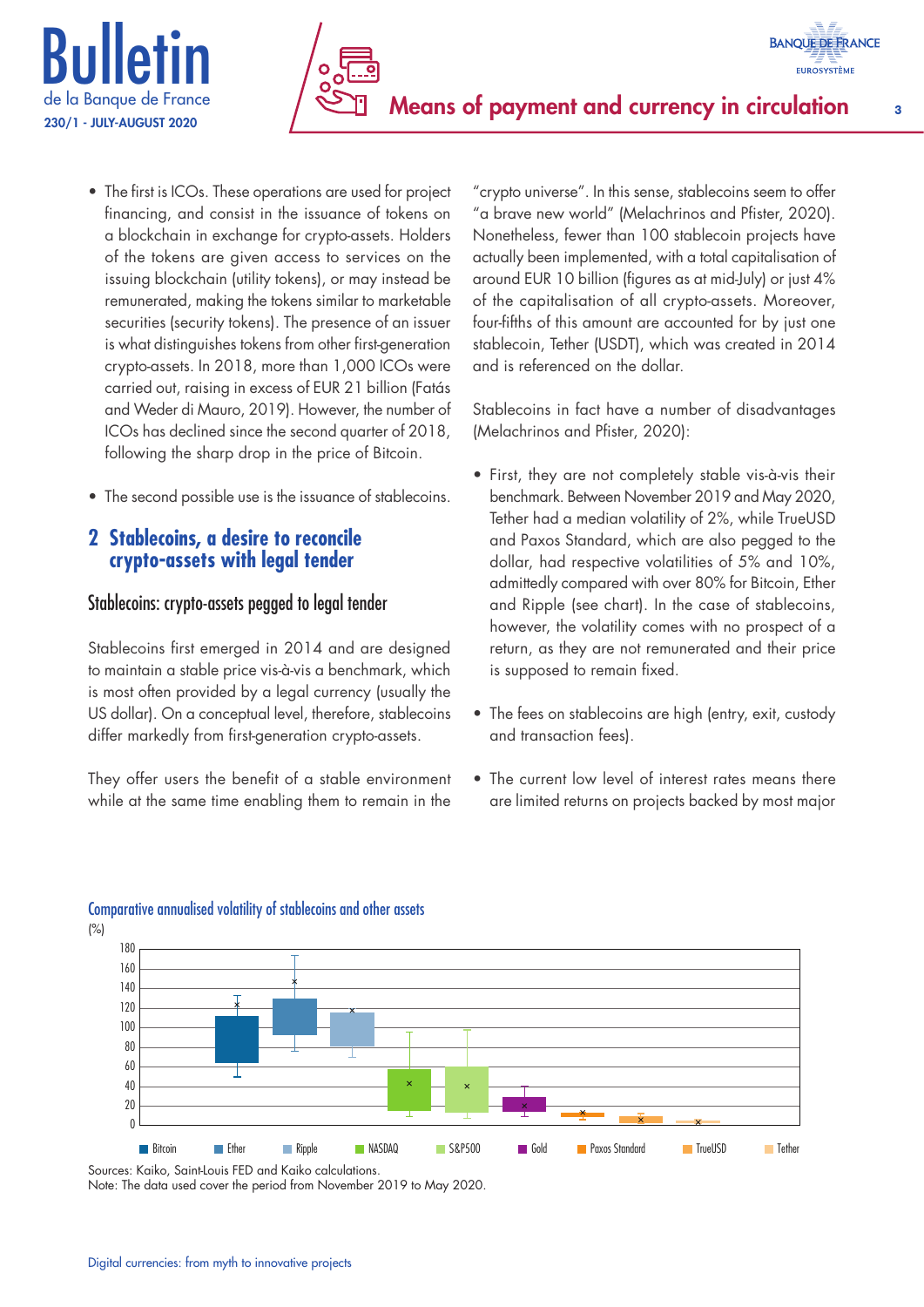



currencies. For example, policy rates on the euro and yen are negative. Conversely, if interest rates were to come back up to near pre-crisis levels, it would be difficult to get investors to purchase stablecoins without paying them a remuneration. Consequently, the market seems destined to remain marginal in its current form.

• There is a lack of transparency in the management of stablecoins, notably because the reserves backing them are often held outside the blockchain (off-chain).

At present, therefore, despite its differences vis-à-vis first-generation crypto-assets, the market for stablecoins is merely an appendix to that of other crypto-assets, starting with Bitcoin. Tether issues, for example, have increased sharply as the price of Bitcoin has fallen.

## Libra-type global stablecoins: a scaling up that poses new risks

The status of stablecoins as a mere complement to other crypto-assets or as artefacts of legal currencies could change with the arrival of global stablecoins (GSCs) issued by very large players. These GSCs have the potential to reach a wide audience, thereby generating significant network effects, while the financial strength of the issuers could provide an additional level of confidence. The problem is that this would also potentially give the projects a systemic footprint (G7, 2019). To better evaluate the risks, it is useful to draw a distinction between two main categories of GSCs: wholesale and retail (Melachrinos and Pfister, 2020).

• Wholesale stablecoins are used for large-value transactions and aimed at financial institutions and large corporations. Two main projects stand out in this category: the USC project and JPM Coin. USC (Utility Settlement Coin) is an initiative led by major banks that aims to create a market infrastructure for cross-border payments. This stablecoin would be issued in different references, each entirely backed by reserves held with the central banks issuing these references (the US Federal Reserve, the Eurosystem, the Bank of England, the Bank of Canada and the Bank of Japan). The project would offer users the possibility of making almost instantaneous payments at the global level every day, at any time of the day. They would thus be able to make liquidity savings by holding only one pool of liquidity at the global level in each of the currencies represented, instead of several pools with different correspondent banks depending on time zone constraints. The JPM Coin project, led by JPMorgan, differs in two main ways from USC: the only reference currency would be the US dollar, and the guarantees would be constituted by deposits with JPMorgan bank, and not by central bank reserves. The JPM Coin aims to reduce frictions in the dollar money market by facilitating the settlement of transactions between different customers, especially intraday transactions.

• Retail stablecoins are designed for mass transactions between individuals or between individuals and merchants or payment service providers. Among retail stablecoin projects, the most famous is Libra, which was made public in June 2019 with the publication of the White Paper on Libra (Libra, 2019).<sup>2</sup> In it, Libra is presented as a global currency which, as such, "must be conceived and governed as a public good". Its different denominations would be backed by a legal currency or by a basket including only stable currencies. Investor confidence and stability would thus be maintained by investing the assets raised via issues of Libra units in "a set of low-volatility assets, including bank deposits and government securities in the currencies of stable and reputable central banks" (Libra, 2019). Libra would be accessible to Facebook account holders.

2 An updated version of the Libra White Paper was published on 16 April 2020.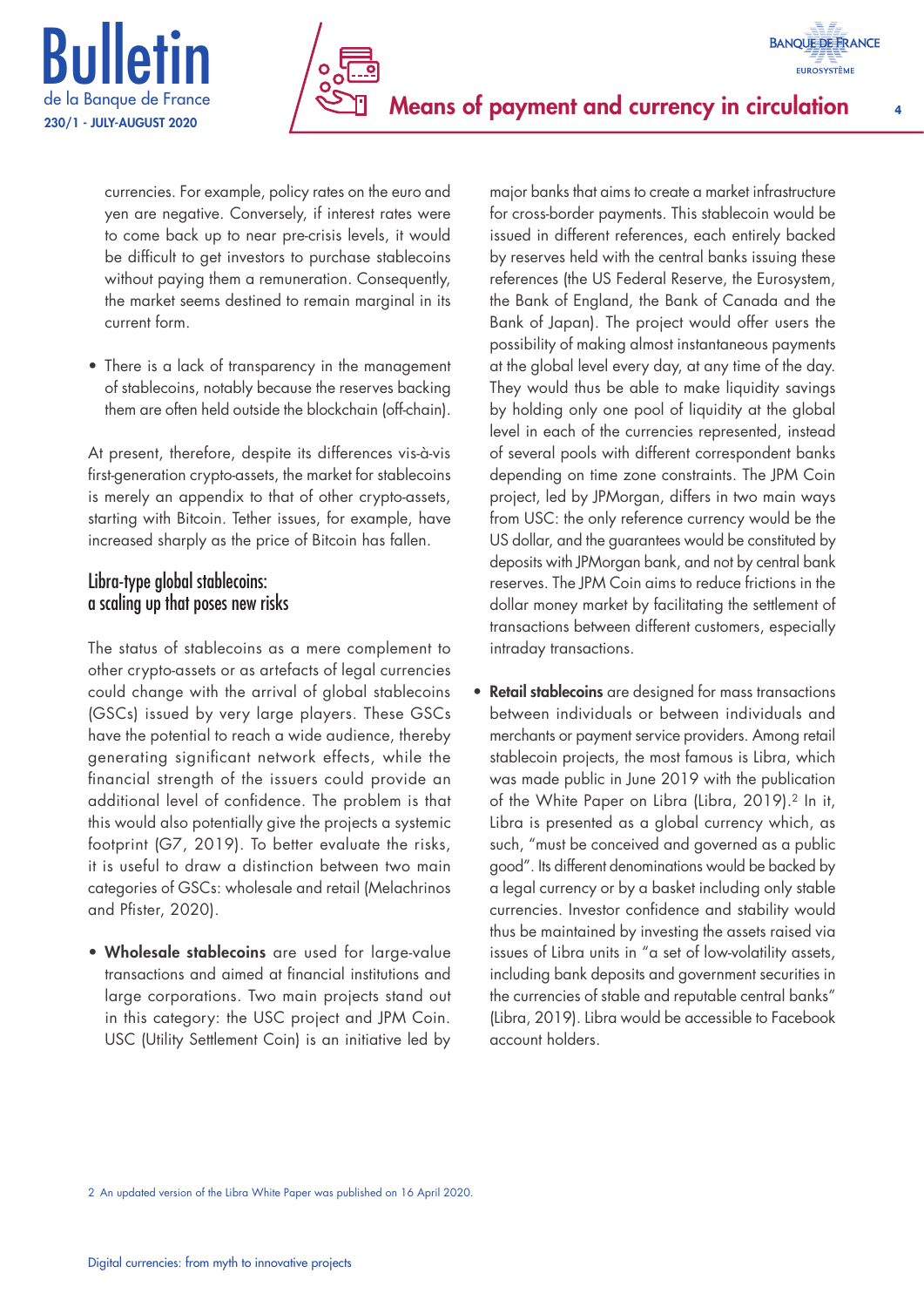



More than the historical crypto-assets, GSCs could encourage the greater use of blockchain technology to reduce frictions in cross-border payments. Similarly, retail GSCs could lower the costs of remittances by migrant workers to their country of origin and contribute to financial inclusion in emerging countries. These projects nonetheless pose significant risks to financial stability and monetary policy (Melachrinos and Pfister, 2020).

Regarding financial stability, wholesale GSCs carry a residual credit risk, as there is always a possibility that the issuer might default. They could also lead to a fragmentation of liquidity or, conversely, to a concentration of risks in the event the market were dominated by a single player, notably risks relating to a single point of failure or to resolution ("too big to fail"). With regard to retail GSCs, banks in user countries could see a structural decline in their resources if customers substituted GSCs for legal tender. Moreover, banking systems in issuing countries could be exposed to the risk of erratic flows in resources, especially in the event of a run on GSCs.

In the case of monetary policy, the main risk would be if stablecoins were to crowd out legal tender – if they were backed by a currency other than the national legal tender of the user country, then any changes in the legal tender interest rate would have less of an impact on domestic demand. This risk would be particularly acute in countries with at least one of the following characteristics: legal tender lacks credibility, insufficient trust in the banking system, inefficient payment system. An extreme case would be if a stablecoin became very widely used and then was depegged from its reference currency and instead pegged to itself, meaning it could set its own issuance terms. This would create a form of "digital monetary area", as referred to by Brunnermeier et al. (2019).

# **3 Launch of innovative projects by central banks and the private sector**

In response to the risks posed by GSCs, central banks and the private sector are adapting regulations to mitigate the threats while at the same time taking advantage of GSCs' innovative potential. Public and private sector agents are also looking for ways to move into the field and improve the performance of existing payment systems.

# Adapting regulations at the global level

Public sector actors have launched efforts to establish appropriate international regulations that will mitigate the risks associated with stablecoins while at the same time exploiting their innovative potential. This will be the "first line of defence" and its application will be compulsory. Work on this regulatory response is currently being carried out by the Financial Stability Board (FSB), with the backing of the Committee on Payments and Market Infrastructures (CPMI), the Bank for International Settlements (BIS), and the International Organization of Securities Commissions (IOSCO). One of the biggest challenges could be establishing a legal classification of stablecoins. Three non-exclusive options may be considered (Melachrinos and Pfister, 2020):

- The first would be to consider them as funds, and more specifically as money markets funds. However, a money market fund aims to maximise returns for holders within a prudent management framework, whereas a stablecoin does not commit to offering a return.
- The second option would be to consider stablecoins as electronic money, on the grounds that stablecoin units are intended to be used as a payment instrument and that their issuer undertakes to redeem them at par.
- The third option would be to treat stablecoins as payment systems since they circulate units on a blockchain for the purpose of making payments.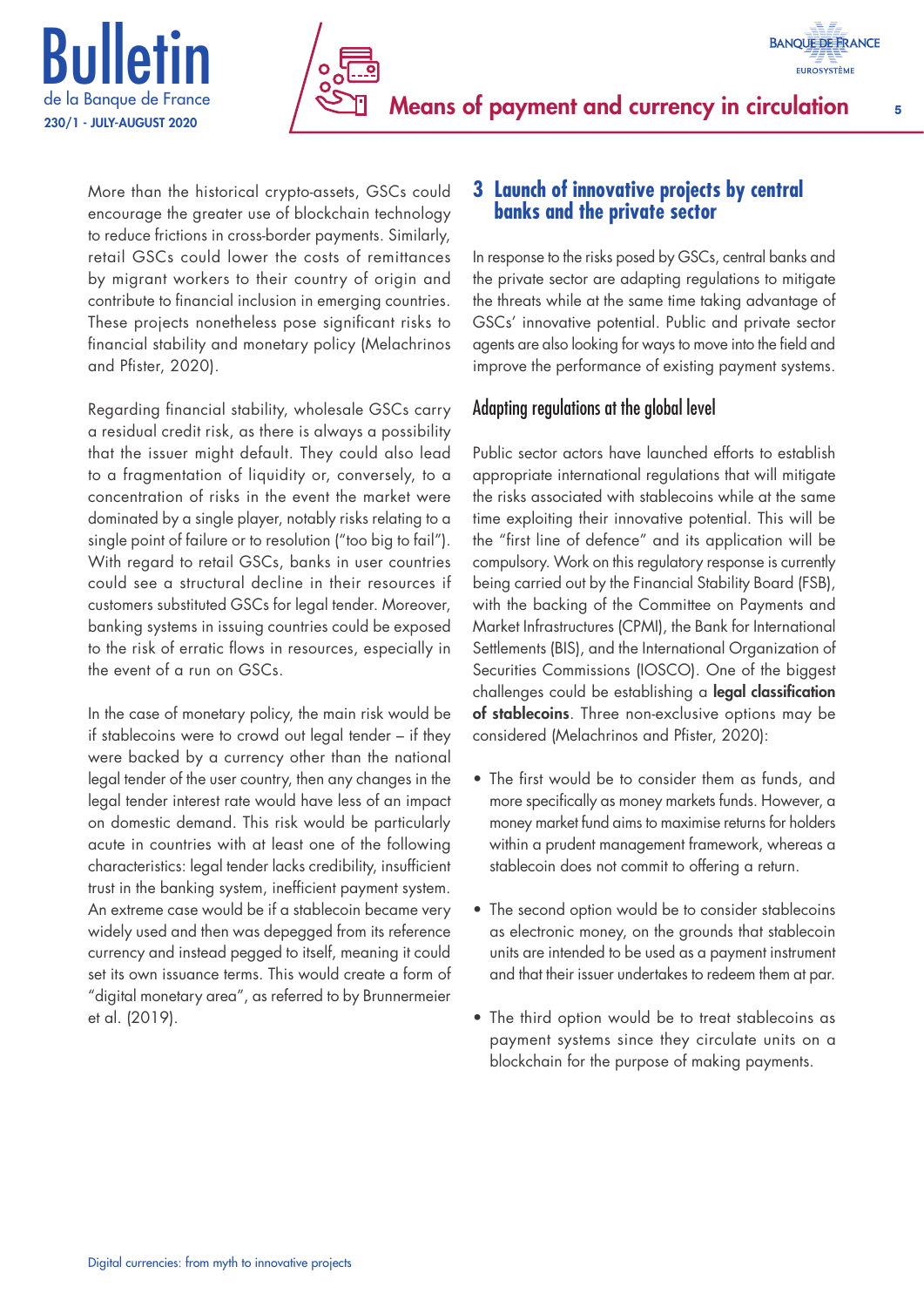



The direction of prudential and monetary policies could also be changed in user countries, as in those economies affected by dollarisation (Melachrinos and Pfister, 2020):

- with regard to prudential policies, by strengthening banks' liquidity requirements and monitoring the supply of loans in stablecoins, or even by adopting exchange rate controls;
- by placing greater emphasis on exchange rate stability, in the case of monetary policy, which would thus lose part of its autonomy.

# Making payment systems more efficient

The adaptation of international regulations is a requirement, but is not in itself sufficient. There is also a need to make existing payment systems more efficient, and to consider the possibility of implementing new payment instruments.

At the European level, improving the existing landscape means first implementing a pan-European retail payment system that will prevent the fragmentation of the mass payment market and the dominance of non-European solutions (Villeroy de Galhau, 2019). As regards the international level, there are multiple and persistent inefficiencies in cross-border payments that affect costs and payment times, to the extent that the G20 has made resolving them one of its priorities for 2020. There are a number of possible solutions: enhancing the interoperability of payment solutions across different jurisdictions; interconnecting central banks' gross real time settlement systems or extending their opening times to mitigate the effects of different time zones; increasing the transparency of fees; standardising the format and type of information collected throughout payment chains.

Should central banks also offer their own digital payment instruments, in addition, of course, to the reserves banks hold on account with them, which have long been digitalised?

# Should central banks create their own digital currency?

A central bank digital currency (CBDC), issued and exchanged at par with other forms of central bank money (banknotes and reserves), would be created and destroyed only by the central bank. Like banknotes and electronic money, and currently unlike reserves,<sup>3</sup> holders would be able to use it 24/7 on a peer-to-peer basis. It could also be issued in two forms, independently of each other: a wholesale CBDC, designed for large-value payments and which could only be held by financial institutions authorised by the central bank, and a retail CBDC, for use by the general public.

The reasons for issuing a CBDC may differ depending on the country (Villeroy de Galhau, 2019):

- In developing and even emerging economies the main concern is often to promote financial inclusion.
- In developed economies, there are generally two main motives. For wholesale CBDCs, the objective may be to foster financial innovation by enabling blockchain technology to be used in end-to-end transactions. Meanwhile, for countries such as Sweden, where banknote usage is declining, a retail CBDC for use in mass payments would offer a way of maintaining a direct link with the public. For both retail and wholesale CBDCs, the desire to internationalise the currency may also play a role.

How could the distribution of a CBDC be organised? (Villeroy de Galhau, 2019):

- In the case of a wholesale CBDC, DLT could be used. A number of major issues would need to be resolved, however, such as the interoperability of blockchains accepting the CBDC, be they the central bank blockchain or those of financial institutions.
- In the case of a retail CBDC, a straightforward central bank electronic currency that did not require the use

3 Reserves are sight deposits held by banks with the central bank, and can only be accessed during central bank opening hours.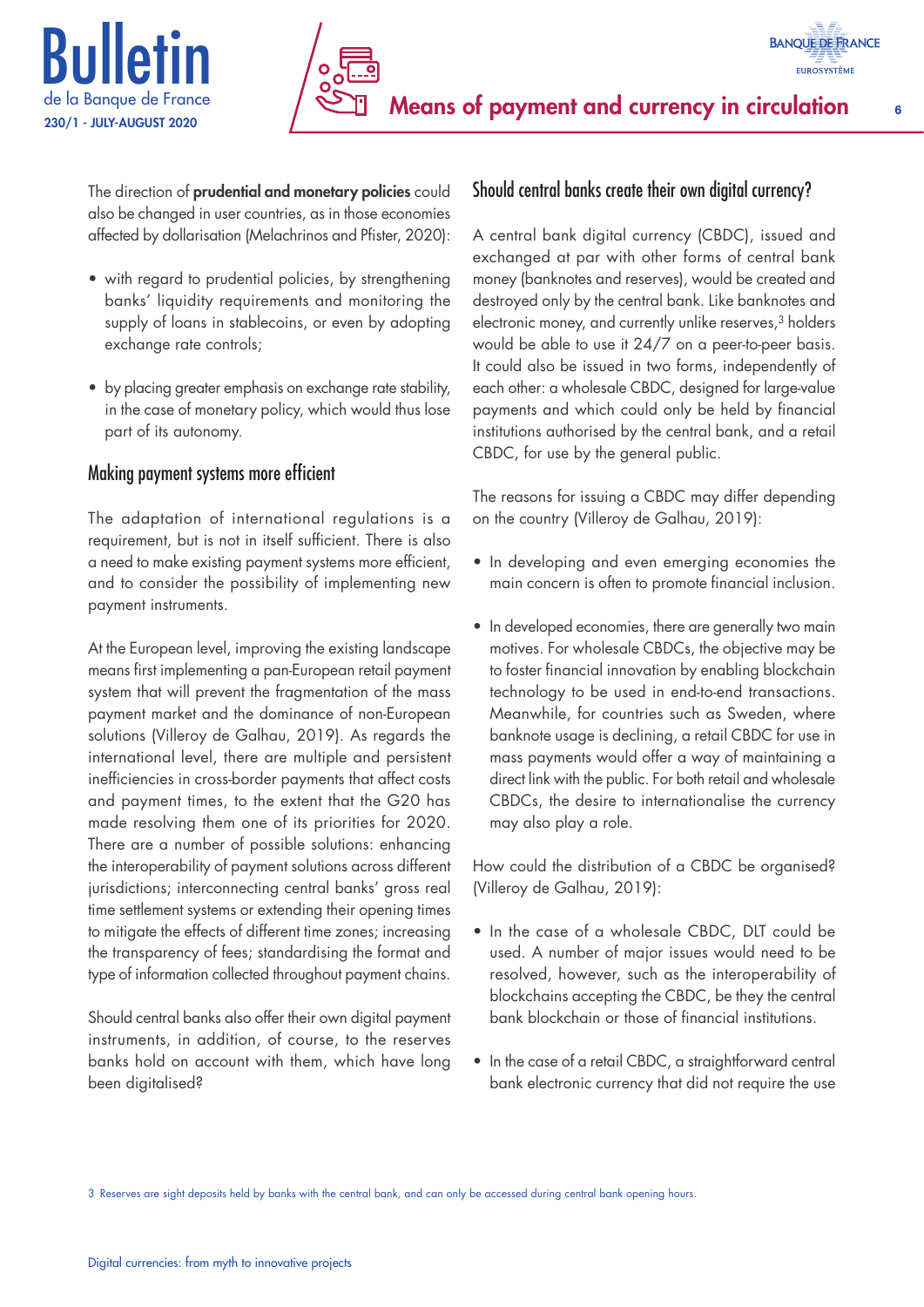



of a blockchain would probably suffice. However, a blockchain would be useful in order to integrate smart contracts (i.e. contracts that self-execute automatically when certain predefined events occur, such as interest payments), for micropayments, for example. Indeed, this is the approach that the Chinese and Swedish central banks are currently taking with their own CBDC projects. In this case, the central bank could, in principle, issue its CBDC directly to the public. However, payment service providers have direct experience in know-your-customer and anti-money laundering and combating the financing of terrorism (AML/CFT) obligations, and it would be a pity not to take advantage of this.

Whatever the case, the issuance of a CBDC would raise a number of questions (Pfister, 2019b, 2020a; Melachrinos and Pfister, 2020):

- In the euro area, would the Treaty on the European Union, in its current form, authorise the European Central Bank, the sole body equipped to do so (Villeroy de Galhau, 2019), to issue a CBDC? And should a distinction be made between a wholesale and retail CBDC?
- Should a digital euro have legal tender status, which in principle would make it compulsory to accept payments in this form of money?
- How can we respond to the public's desire for anonymity? One possibility would be to allow anonymity vis-à-vis the counterparty but not vis-à-vis the financial intermediary managing the CBDC account or the central bank.
- Should euro area non-residents be authorised to hold the CBDC and, if not, what means would the Eurosystem have to prevent them from doing so when it currently has no way of restricting the holding of euro banknotes outside the single currency area?
- Should the CBDC model be token-based (also known as value-based) or account-based? In the case of a retail CBDC, a token-based model would be similar to that currently used for banknotes, prepaid cards

and meal vouchers. With an account-based model, financial intermediaries would open CBDC accounts for their customers.

These questions cannot be answered without first analysing closely how a CBDC would affect the core missions of a central bank (monetary policy and financial stability). The effects would most likely differ depending on whether the CBDC were wholesale or retail (Pfister, 2019b, 2020a):

- With regard to the impact on monetary policy, all other things being equal, the issuance of a CBDC would constitute a supply shock which would support economic growth in the medium to long run. Moreover, as a wholesale CBDC would be accessible universally and 24/7, its users would carry out transactions when financial markets and central banks were closed. This could lead to the development of an intraday market for the CBDC. In the case of a non-interest-bearing retail CBDC, unless restrictions were placed on holding it, it could put a "hard" zero floor on short-term interest rates as it would be the most liquid and safest asset in this maturity category, but also in the long-term category as expectations for short-term interest rates would not be able to go below zero. Conversely, if the retail CBDC were remunerated, it could reinforce the transmission of monetary policy, although at the risk of raising bank deposit rates.
- In terms of the consequences for financial stability, aside from the possible impact on the cost of bank intermediation as mentioned above, a retail CBDC could foster disintermediation by substituting the holding of central bank money for the holding of bank deposits. This nonetheless appears to be a distant prospect given the size of banks' structural liquidity surplus (as a result of central bank asset purchases, bank reserves are currently much higher than the required levels, and the excess could be converted into another form of central bank money without having to borrow from the central bank). In addition, the issuance of a CBDC could facilitate flights to central bank money in the event of a financial crisis.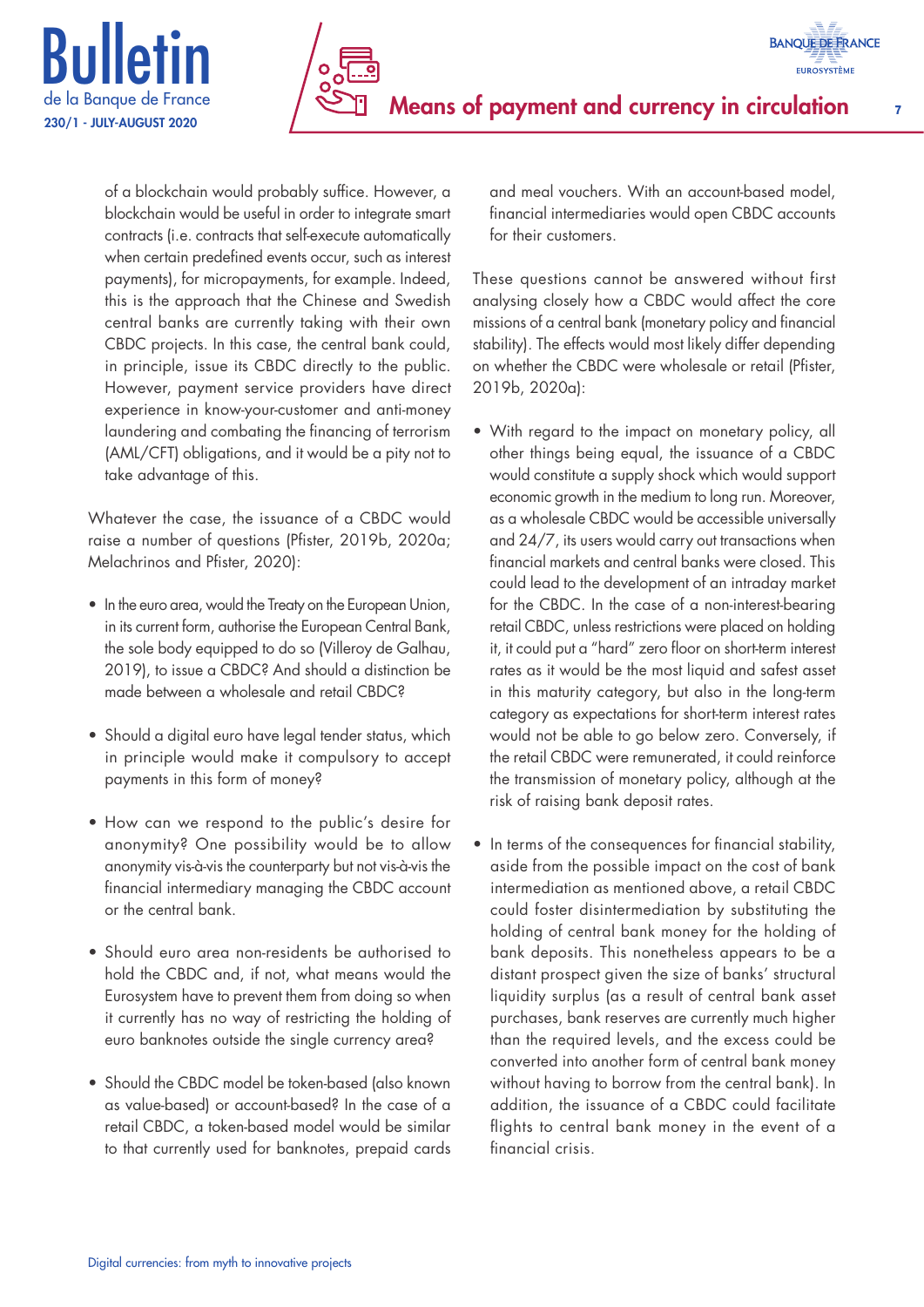



Given that a retail CBDC has such significant implications for monetary policy and financial stability, and that nearly all existing payment instruments are already highly efficient, central banks are justified in adopting a prudent approach. In contrast, the issuance of a wholesale CBDC could meet the needs of private sector agents. As a result, on 27 March 2020 the Banque de France launched a call for applications to conduct experiments on the use of a digital euro in interbank settlements (Banque de France, 2020).

# Banque de France experiments in the use of a digital euro

The experiments proposed by the Banque de France will cover the following use cases:

- payment in central bank money against delivery of listed or unlisted financial instruments ("deliveryversus-payment");
- payment in central bank money against the digital currency of another central bank ("paymentversus-payment");
- payment in central bank money against digital assets (as defined in the French Monetary and Financial Code, Article L. 54-10-1, para. 2).

The aim is to exploit the possibilities offered by this technology and identify, using open selection criteria and within a secure experimental environment, concrete cases where a CBDC can be integrated into innovative procedures for the exchange and settlement of tokenised financial assets.

To mark the start of the project, on 14 May, the Banque de France successfully tested a blockchain platform developed by its staff for the settlement in CBDC of digital financial assets issued by Société Générale Forge.

It will launch further experiments in the second half of 2020, with other players selected via its call for applications. The results of these experiments will be an important element in the Banque de France's contribution to the Eurosystem's more broadspread reflection on the benefits of a CBDC.